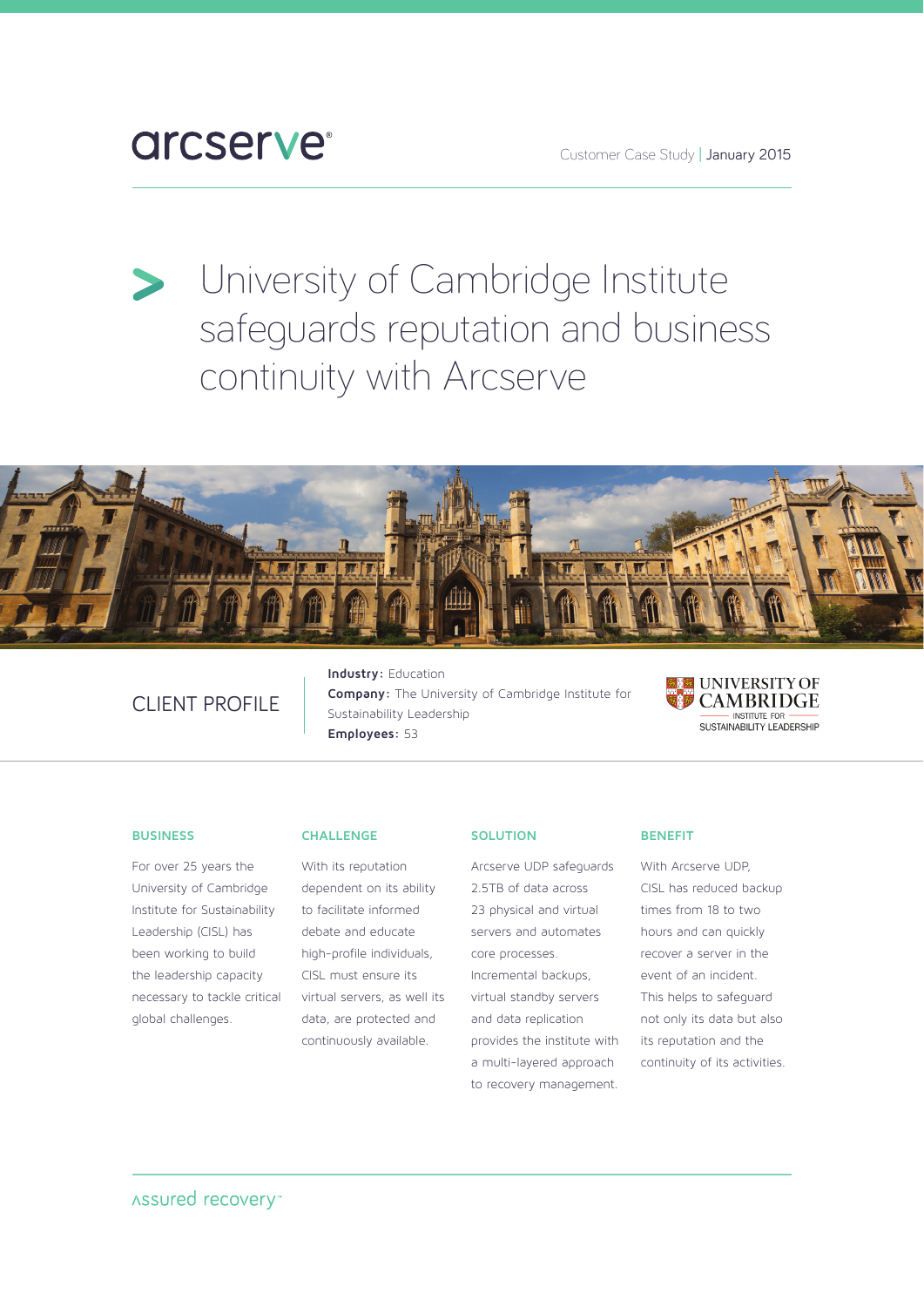

Customer Success Story: University of Cambridge Institute for Sustainability Leadership | January 2015

## **BUSINESS**

#### **Tackling critical global challenges**

The University of Cambridge Institute for Sustainability Leadership (CISL) is focused on building the strategic leadership necessary for tackling critical global challenges.

A self-financing institute within the University, CISL's 53 staff members work with leaders across government, NGOs and corporates to develop practical solutions to sustainability challenges, such as climate change and natural resource security. Located in offices across Cambridge, Cape Town and Brussels, these permanent staff members also draw on the expertise of around 10 leading academic and industry associates.

Established 25 years ago, the institute aims to influence individuals, organisations and industry sectors through executive education programmes, events and business leaders' groups. It also delivers a sustainability-focused Master's course for mid-career professionals and the Prince of Wales's Business and Sustainability Programme for senior industry executives.

#### **CHALLENGE**

#### **Ensuring seamless data protection in a virtual environment**

CISL must ensure the materials developed by its staff and partners are constantly available for its high-profile audience.

Technology advancements, such as virtualisation, were stretching the institute's ability to safeguard its servers. As Ellis Karim, IT Manager at the University of Cambridge Institute for Sustainability Leadership, explains, "We had moved from a physical to a virtual server environment based on Citrix XenServer. It was not well supported by backup vendors, so we had no way of protecting our servers."



Clder files had to be recovered from tape, which was very time-consuming.



Ellis Karim | IT Manager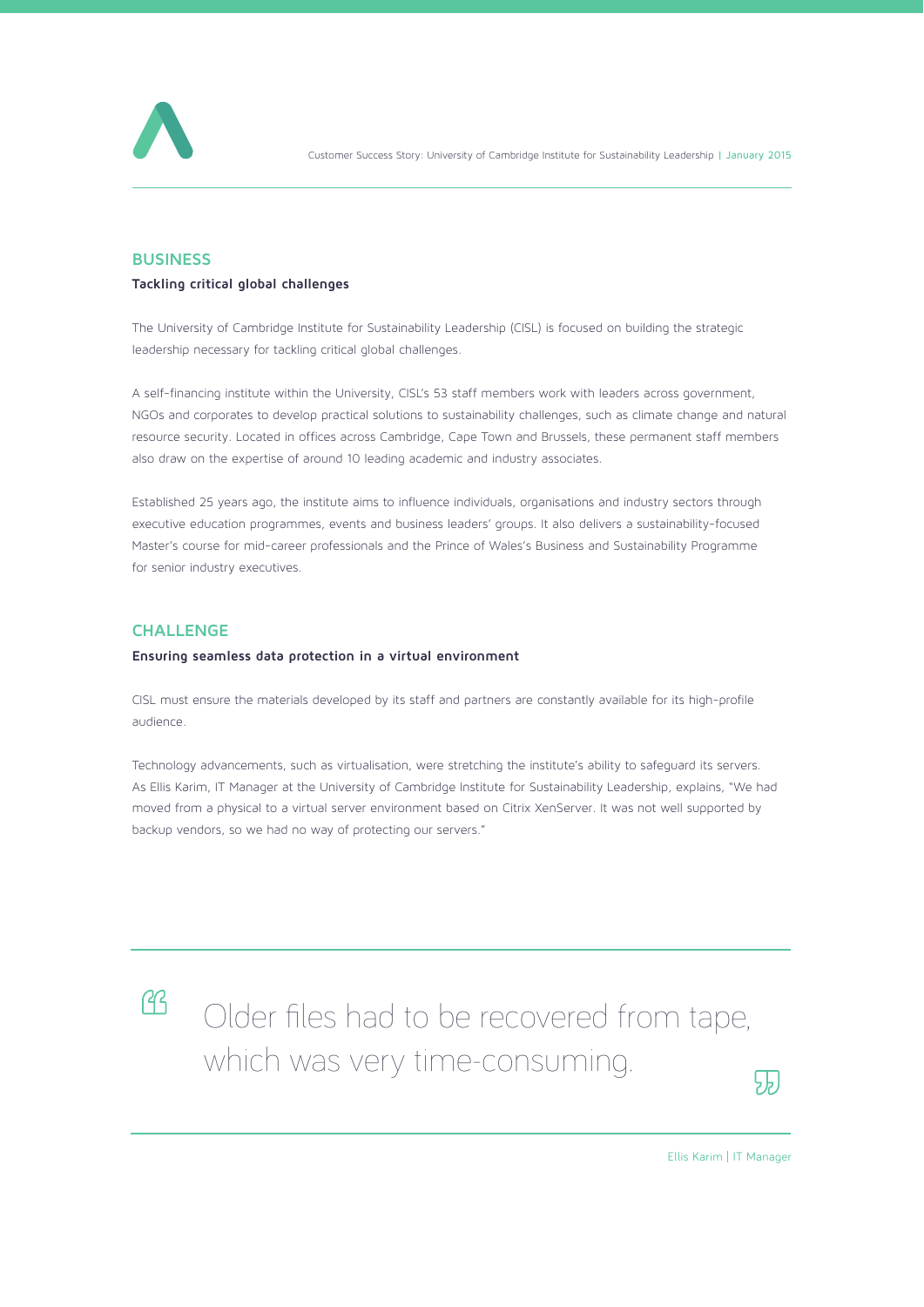

Customer Success Story: University of Cambridge Institute for Sustainability Leadership | January 2015

Growing data volumes meant overnight tape backups took more than 18 hours. "When we arrived in the office in the morning, the backup wasn't completed, which meant tapes missed their slot to be taken offsite and ended up in a muddle," adds Karim.

With limited internal IT resources, the institute needed to find a single, comprehensive and easy-to-manage automated backup and recovery solution.

"Our disk backup could only hold two weeks of data, which meant older files had to be recovered from tape, which was very time-consuming," comments Karim. "We needed a more scalable solution that would reduce the need for tape backups and offer the same, if not better, data protection."

#### **SOLUTION**

#### **Automated and multi-tiered backups provide comprehensive protection**

A satisfied Arcserve Backup customer since before 2007, CISL invited the company to demonstrate the additional value offered by its latest products. "We didn't realise how much Arcserve could deliver," notes Karim. "As well as backing up to disk, Arcserve offers virtual standby machines and offsite replication."

In May 2014, the institute engaged an Arcserve partner to design and implement Arcserve Unified Data Protector (UDP) to help safeguard its virtualised servers and growing volumes of data.

Arcserve UDP protects data across one physical server and 22 virtual machines hosted running on three Citrix XenServer hosts. A total of 2.5TB of data is backed up from a variety of sources, including SQL Server databases, Microsoft Exchange mailboxes, Microsoft Office files and a CRM system.

Every night Arcserve UDP automates incremental backups across CISL's virtual and physical servers. During the day, file, email and database servers are backed up every four hours, with each backup taking just 10 minutes.

"Arcserve UDP automates the whole process," reveals Karim. "After completing the incremental backups, the data is then replicated to the university's main data centre, after which virtual standby servers are created at a remote site. All we need to do is monitor the process."



Arcserve UDP gives us up to 90 days of incremental backups, which means we rarely need to go back to tape.